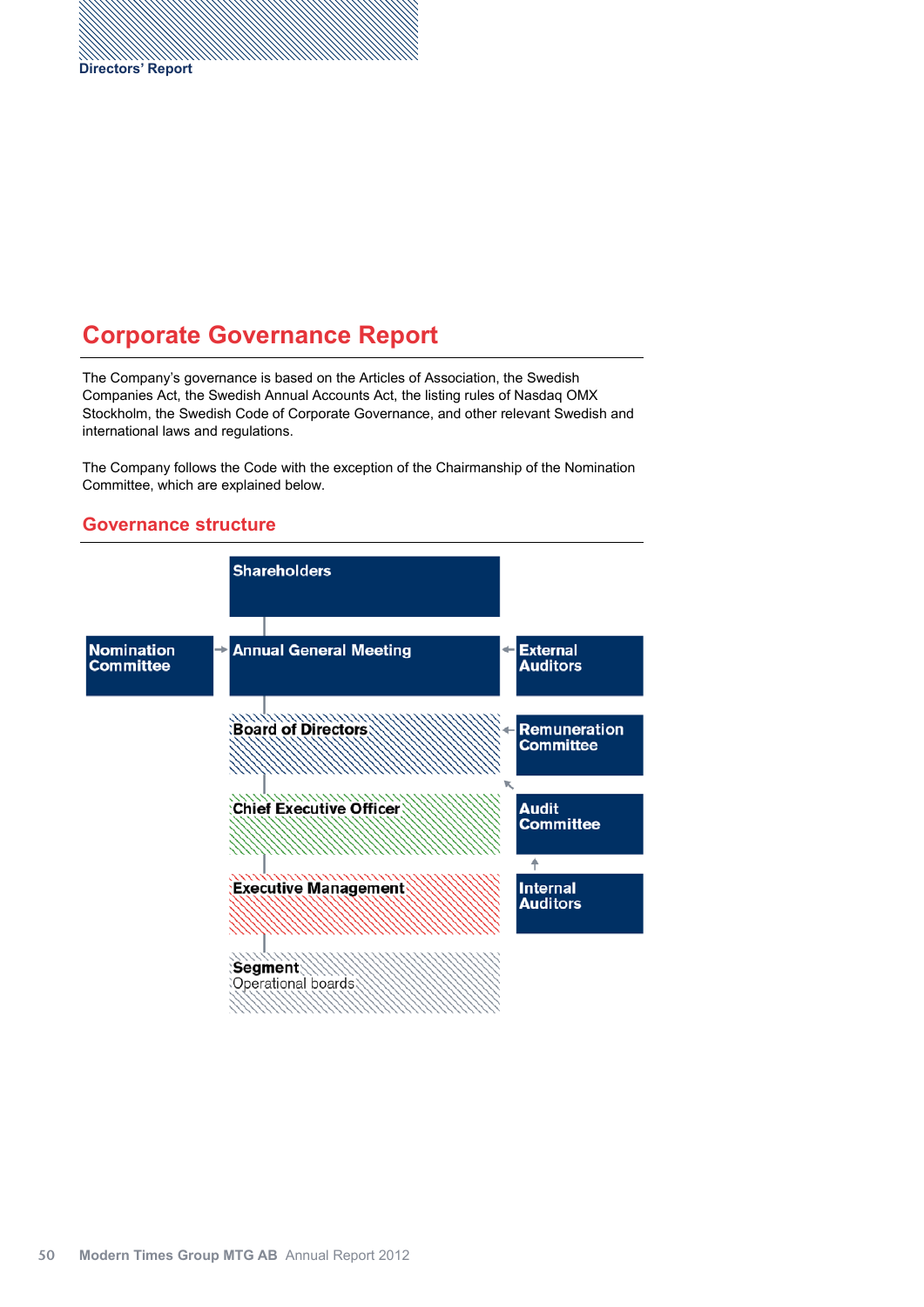**Shares and shareholders** The share capital consists of Class A, Class B and Class C shares. The holder of one Class A share is entitled to ten voting rights. Holders of Class B and Class C shares are entitled to one voting right for each share. The Class A and B shares entitle the holder to the same proportion of assets and earnings and carry equal rights in terms of dividends. The holder of a Class C share is not entitled to dividends. For further information about the Company's shares, see under the heading The MTG share, page 46.

Information regularly provided to shareholders includes interim reports and full year reports, Annual Reports and press releases on significant events occurring during the year. All reports, press releases and other information can be found on MTG's website www.mtg.se.

**Annual General Meeting** The Annual General Meeting is the highest decision-making body in a limited liability company and it is at the Annual General Meeting where all shareholders can exercise their right to decide on issues affecting the Company and its operations.

The authority and work of the Annual General Meeting are primarily based on the Companies Act and the Code as well as on the Articles of Association adopted by the Annual General Meeting.

The Annual General Meeting of shareholders shall be held within six months after the end of the financial year. At the Annual General Meeting, resolutions shall be passed with respect to the adoption of the income statement and balance sheet as well as the consolidated income statement and statement of financial position, the disposition of the Company's earnings according to the adopted balance sheet, the discharge of liability for the Board of Directors and the Chief Executive Officer, appointment of the Board of Directors and their Chairman and the Company's auditors, and certain other matters provided for by law and the Articles of Association.

Shareholders wishing to have matters considered at the Annual General Meeting should submit their proposals in writing at least seven weeks before the Annual General Meeting in order to guarantee that their proposals may be included in the notice to the Meeting. Details on how and when to submit proposals to MTG can be found on www.mtg.se.

Shareholders who wish to participate in the Annual General Meeting must be duly registered as such with Euroclear Sweden AB. The shareholders may then attend and vote at the meeting in person or by proxy. A shareholder wishing to attend the Annual General Meeting must notify MTG of his or her intention to attend. The manner in which to notify MTG can be found in the notice convening the Annual General Meeting.

Those shareholders, who cannot attend the Annual General Meeting in person and wish to be represented by a proxy, must authorise the proxy by issuing a power of attorney. If such power of attorney is issued by a legal entity, an attested copy of the certificate of registration must be attached. The original power of attorney and the certificate of registration, where applicable, are to be sent to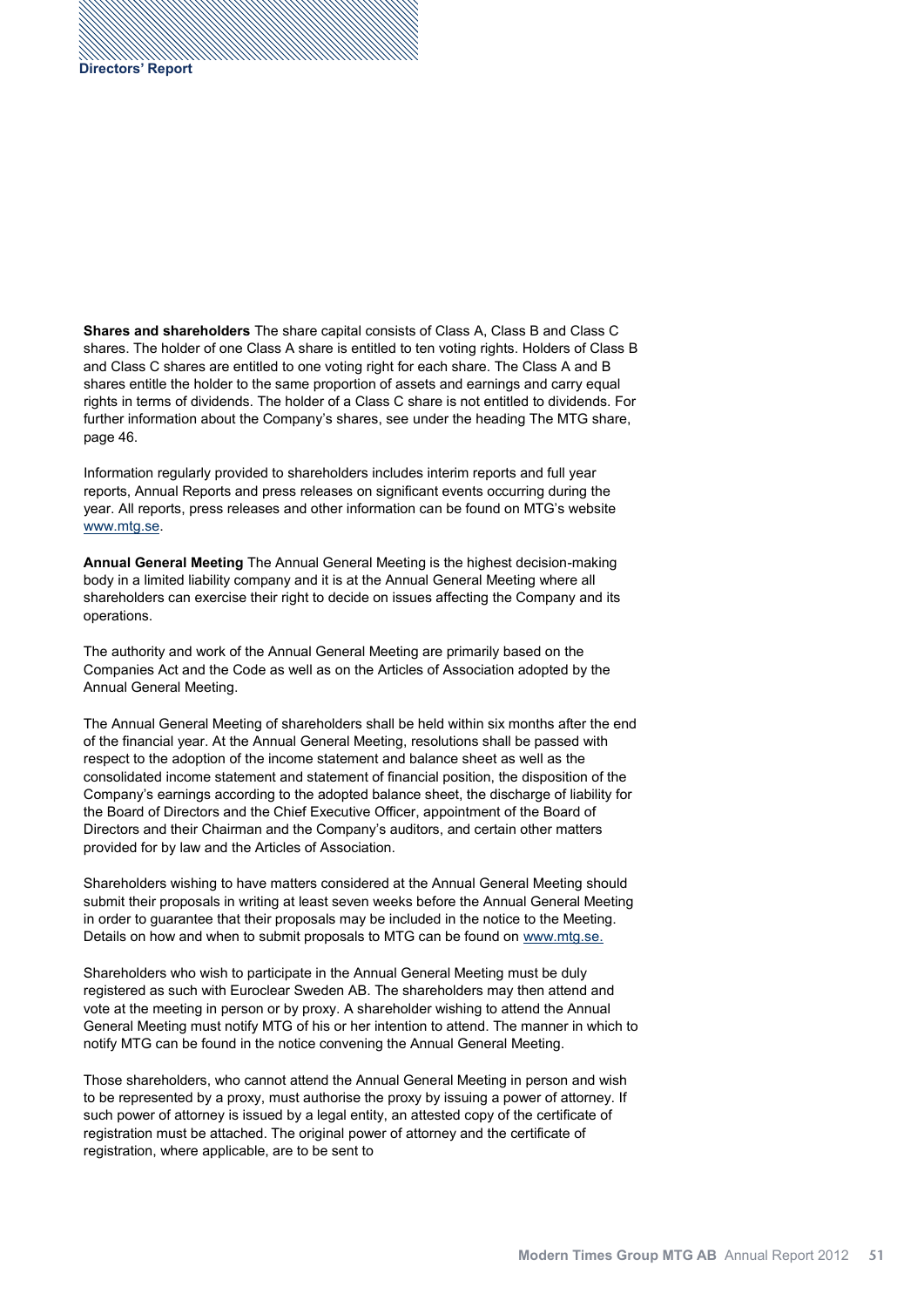Modern Times Group MTG AB, c/o Computershare AB, P.O. Box 610, SE-182 16 Danderyd, Sweden, well in advance of the Meeting. The form to use for a power of attorney can be found on Modern Times Group MTG AB's website www.mtg.se.

The Annual General Meeting for the 2012 financial year will be held on 14 May 2013 in Stockholm.

### **Nomination procedure**

**The Nomination Committee** The Nomination Committee's tasks include:

- To evaluate the Board of Directors' work and composition
- To submit proposals to the Annual General Meeting regarding the election of Board Directors and the Chairman of the Board
- To prepare proposals regarding the election of Auditors in cooperation with the Audit Committee (when appropriate)
- To prepare proposals regarding the fees to be paid to Board Directors and to the Company's Auditors
- To prepare proposals for the Chairman of the Annual General Meeting
- To prepare proposals for the administration and order of appointment of the Nomination Committee for the Annual General Meeting.

Following a resolution of the Annual General Meeting of Modern Times Group MTG AB in May 2012, a Nomination Committee was established, consisting of major shareholders in Modern Times Group MTG AB with Cristina Stenbeck as convener. The committee comprises Cristina Stenbeck, Investment AB Kinnevik, Thomas Ehlin, Nordea Investment Funds, Johan Ståhl, Lannebo Fonder, and Björn Lind, AMF Försäkring och Fonder. The members of the Nomination Committee do not receive any remuneration for their work.

The Nomination Committee will submit a proposal for the composition of the Board of Directors and Chairman of the Board to be presented to the 2013 Annual General Meeting for approval. Shareholders wishing to propose candidates for election to the Modern Times Group MTG AB Board of Directors should submit their proposals in writing.

Cristina Stenbeck, who is a Member of the Board of Directors of MTG, has been appointed Chairman of the Nomination Committee, an appointment that deviates from what the Code prescribes. The other members of the Nomination Committee have declared their decision regarding election of the Chairman of the Nomination Committee as being in the Company's and shareholders' best interest and a natural consequence of Cristina Stenbeck representing the Company's largest shareholders.

The Board of Directors as at 31 December 2012 The Board of Directors of Modern Times Group MTG AB comprises eight Non-Executive Directors. The members of the Board of Directors are David Chance, Mia Brunell Livfors, Blake Chandlee, Simon Duffy, Lorenzo Grabau, Alexander Izosimov, Michael Lynton, and Cristina Stenbeck. The Board of Directors and its Chairman, David Chance, were re-elected, and Blake Chandlee was elected for the first time at the Company's Annual General Meeting of Shareholders on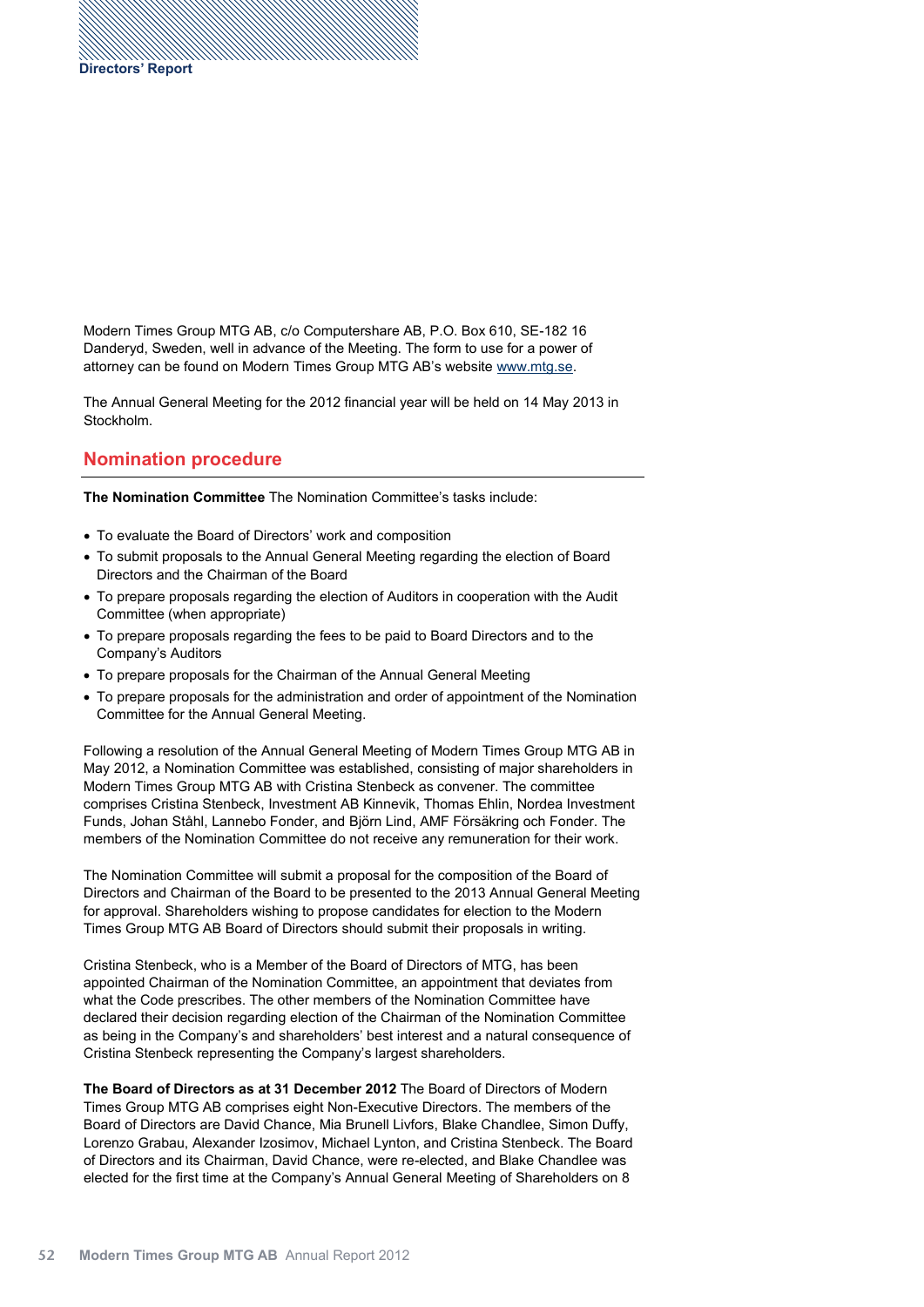May 2012. Biographical information on each Board member is provided on pages 60-62 of this report.

**Responsibilities and duties of the Board of Directors** The Board of Directors has the overall responsibility for MTG's organisation and administration. The Board of Directors is constituted to provide effective support for, and control of, the activities of the Executive Management of the Company. The Board has adopted working procedures for its internal activities which include rules pertaining to the number of Board meetings to be held, the matters to be handled at such regular Board meetings, and the duties of the Chairman. The work of the Board is also governed by rules and regulations which include the Companies Act, the Articles of Association, and the Code.

In order to carry out its work more effectively, the Board has appointed a Remuneration Committee and an Audit Committee. These committees handle business within their respective segment and present recommendations and reports on which the Board may base its decisions and actions. However, all members of the Board have the same responsibility for decisions made and actions taken, irrespective of whether issues have been reviewed by such committees or not.

The Board has also adopted procedures for instructions and mandates to the Chief Executive Officer. These procedures require that investments in non-current assets of more than SEK 2,000,000 have to be approved by the Board. The Board also has to approve large-scale programming investments and other significant transactions including acquisitions and closures or disposals of businesses. In addition, the Board has also issued written instructions specifying when and how information, which is required in order to enable the Board to evaluate the Group's and its subsidiaries' financial positions, should be reported.

**Ensuring quality in financial reporting** The working procedures determined annually by the Board include instructions on the type of financial reports and similar information which are to be submitted to the Board. In addition to the full-year report, interim reports and the annual report, the Board reviews and evaluates comprehensive financial information regarding the Group as a whole and the entities within the Group.

The Board also reviews, primarily through the Group's Audit Committee, the most important accounting principles applied by the Group in financial reporting, as well as major changes in these principles. The tasks of the Audit Committee also include reviewing reports regarding internal control and financial reporting processes, as well as internal audit reports submitted by the Group's internal audit function. The Group's external auditors report to the Board as necessary, but at least once a year. A minimum of one such meeting is held without the presence of the CEO or any other member of Excecutive Management. The external auditor also attend the meetings of the Audit Committee. Minutes are taken at all meetings and are made available to all Board members and to the auditor.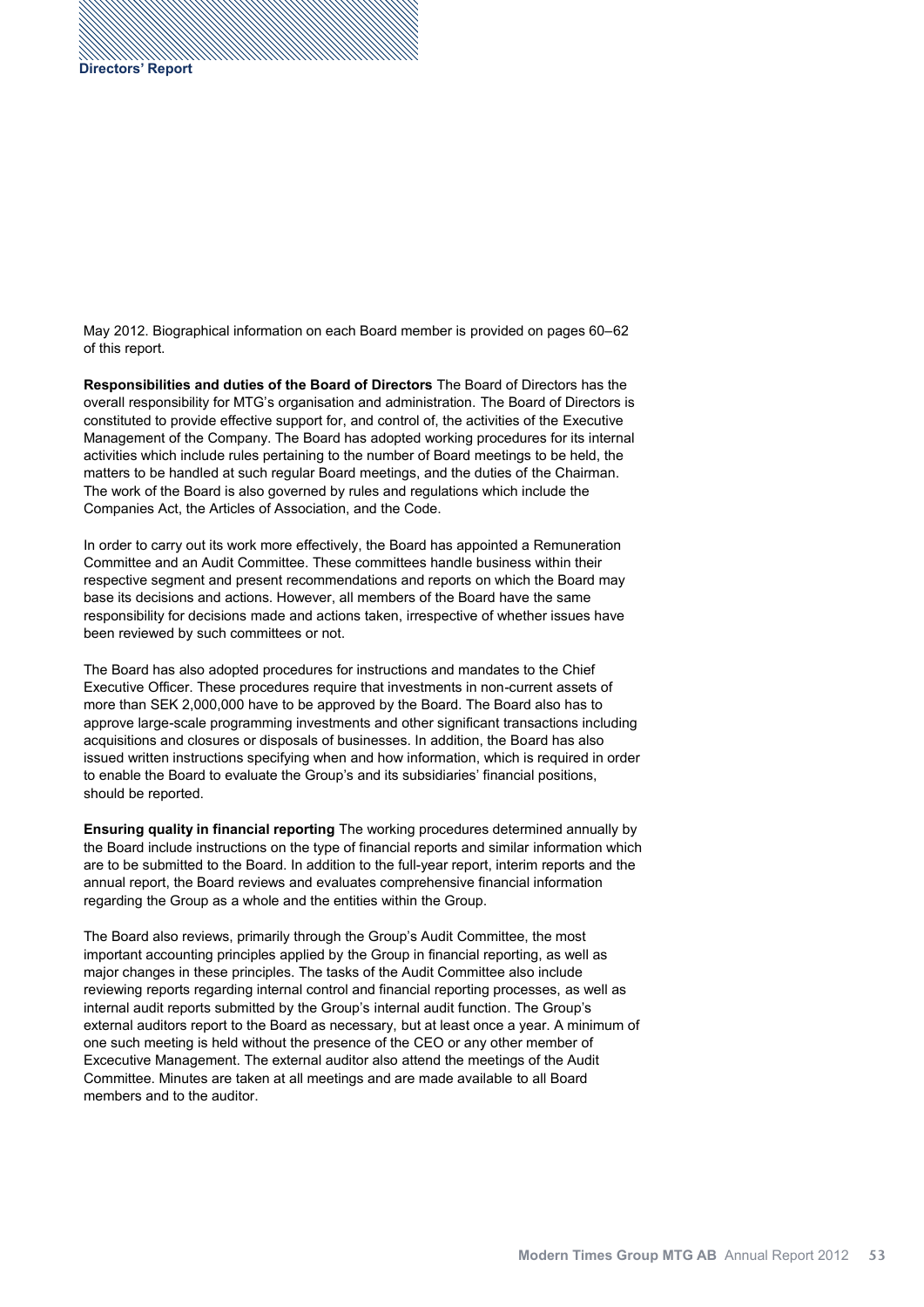## **Board of Directors during 2012**

| <b>Name</b>           | <b>Position</b>                  | <b>Born</b> | <b>Nationality</b>      | <b>Elected</b> | Independent<br>to major<br>shareholders | Independent<br>to company<br>and its<br>management | <b>Remuneration</b><br><b>Committee</b> | <b>Audit</b><br><b>Committee</b> |
|-----------------------|----------------------------------|-------------|-------------------------|----------------|-----------------------------------------|----------------------------------------------------|-----------------------------------------|----------------------------------|
| David Chance          | Chairman                         | 1957        | American<br>and British | 1998           | Yes                                     | Yes                                                | Member                                  |                                  |
| Mia Brunell Livfors   | Member                           | 1965        | Swedish                 | 2007           | No                                      | Yes                                                | Member                                  |                                  |
| <b>Blake Chandlee</b> | Member                           | 1966        | American                | 2012           | Yes                                     | Yes                                                |                                         |                                  |
| Simon Duffy           | Member                           | 1949        | <b>British</b>          | 2008           | Yes                                     | Yes                                                |                                         | Chairman                         |
| Lorenzo Grabau        | Member                           | 1965        | Italian                 | 2011           | Yes                                     | Yes                                                | Chairman                                | Member                           |
| Alexander Izosimov    | Member                           | 1964        | Russian                 | 2008           | Yes                                     | Yes                                                |                                         | Member                           |
| Michael Lynton        | Member                           | 1960        | American<br>and British | 2009           | Yes                                     | Yes                                                |                                         | Member                           |
| David Marcus          | Member<br>until May<br>8 2 0 1 2 | 1965        | American                | 2004           | Yes                                     | Yes                                                |                                         |                                  |
| Cristina Stenbeck     | Member                           | 1977        | American<br>and Swedish | 2003           | <b>No</b>                               | Yes                                                |                                         |                                  |

## **Board working procedures**

**Remuneration Committee** The Remuneration Committee comprises Lorenzo Grabau as Chairman and David Chance and Mia Brunell Livfors. The Board of Directors commissions the work of the Remuneration Committee. The responsibilities of the Remuneration Committee include

- issues related to salaries, pension plans, bonus programmes
- the employment terms for the Chief Executive Officer and Executive Management within MTG
- advice the Board on long-term incentive schemes.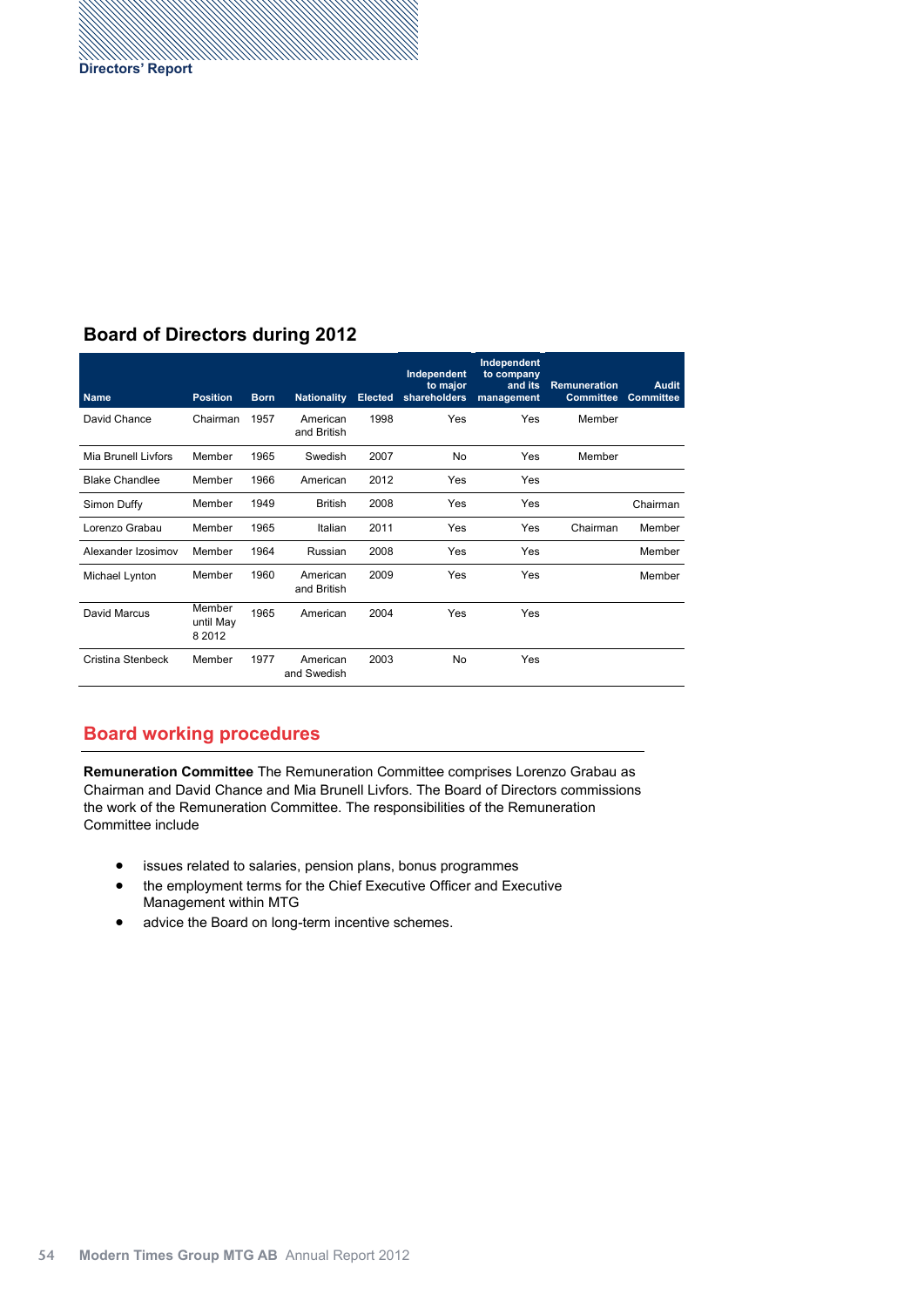**Audit Committee** The Audit Committee comprises Simon Duffy as Chairman, Lorenzo Grabau, Alexander Izosimov and Michael Lynton. The Audit Committee's responsibility is to

- monitor the company's financial reporting
- monitor the company's efficiency relating to internal control, internal audit and risk management
- keep informed regarding the audit of the annual report and the consolidated accounts
- review and monitor the impartiality and independence of the auditor, with special attention to the services provided other than audit
- assist the Nomination committee to prepare for the election of auditors at the Annual General Meeting

In addition, the Audit Committee should, when applicable, monitor and secure the quality and fairness of transactions with related parties.

**Remuneration to Board members** The remuneration of the Board members is proposed by the Nomination Committee, comprising the Company's largest shareholders and approved by the Annual General Meeting. The Nomination Committee proposal is based on benchmarking of peer group company compensation and company size. Information on the remuneration of Board members is provided in Note 25 to the Accounts in this Report. Board members do not participate in the Group's incentive schemes.

**Work of the Board during 2012** The Board reviewed the financial position of Modern Times Group MTG AB and the Group on a regular basis during the year. The Board also regularly dealt with matters involving acquisitions, the establishment of new operations, and matters related to investments in programming and non-current assets. The Board of Directors also reviewed the Group's strategies and forward development plans.

The Board of Directors had 6 ordinary meetings and 2 extraordinary meeting during 2012.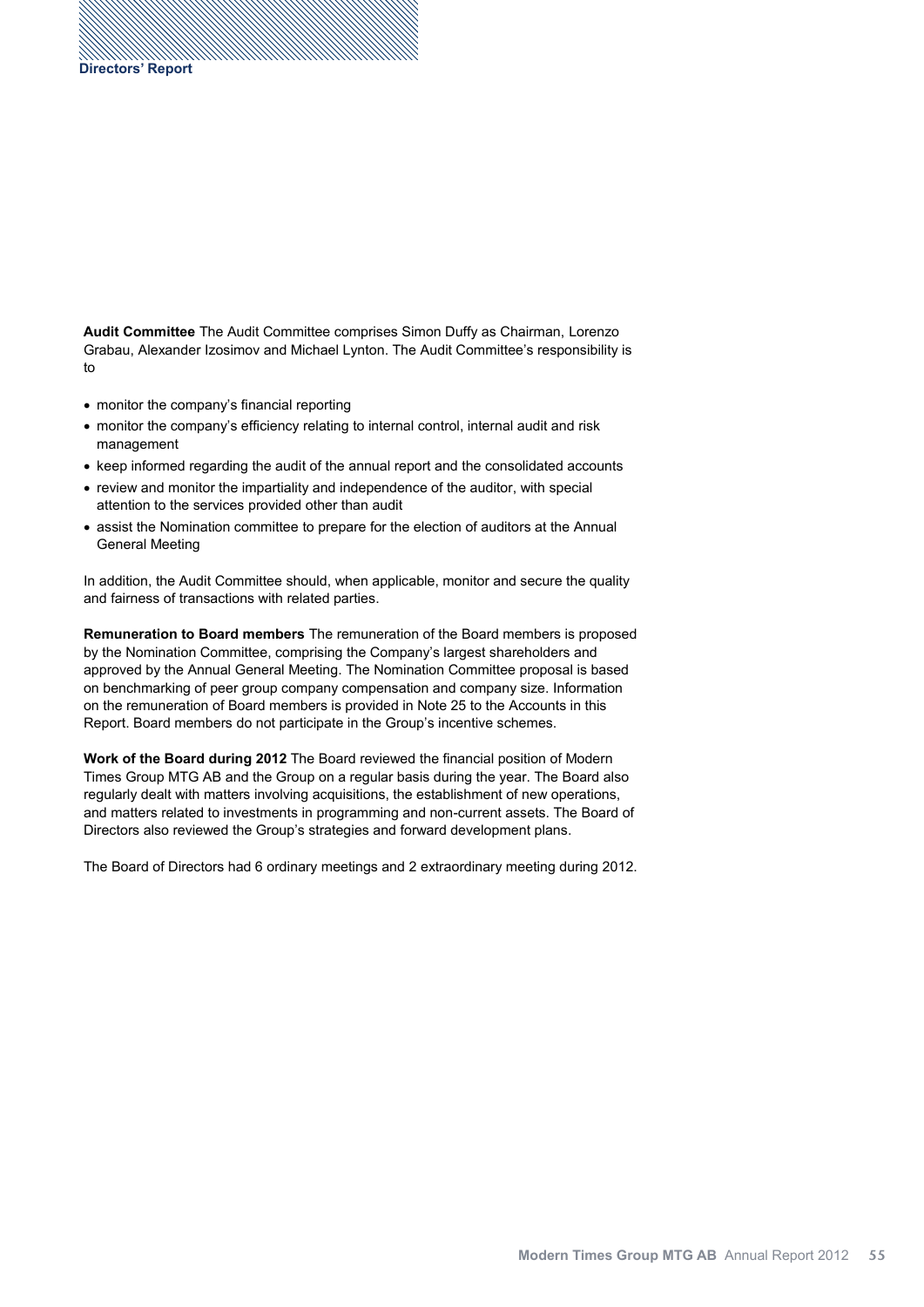### **Attendance at Board and Committee Meetings**

| <b>Board of Directors</b>                            | <b>Board</b><br>meetings | <b>Committee</b> | <b>Audit Remuneration</b><br><b>Committee</b> |
|------------------------------------------------------|--------------------------|------------------|-----------------------------------------------|
| Meetings until the Annual General Meeting 8 May 2012 | 1                        |                  | 3                                             |
| Meetings from the Annual General Meeting 8 May 2012  | 7                        | 2                | 2                                             |
| Total number of meetings                             | 8                        | 3                | 5                                             |
| David Chance, Chairman                               | 8/8                      |                  | 5/5                                           |
| Mia Brunell Livfors                                  | 6/8                      |                  | 5/5                                           |
| Blake Chandlee (from 8 May 2012)                     | 6/7                      |                  |                                               |
| Simon Duffy                                          | 8/8                      | 3/3              |                                               |
| Lorenzo Grabau                                       | 8/8                      | 3/3              | 2/2                                           |
| Alexander Izosimov                                   | 8/8                      | 3/3              |                                               |
| Michael Lynton                                       | 3/8                      | 2/3              |                                               |
| David Marcus (until 8 May 2012)                      | 1/1                      |                  | 3/3                                           |
| Cristina Stenbeck                                    | 8/8                      |                  |                                               |

#### **External auditors**

The Company's auditors are elected by the Annual General Meeting for a period of four years. KPMG was elected as MTG's lead auditors in 2010 and has been external auditors since 1997. Åsa Wirén Linder, authorised public accountant, is responsible for the audit of the Company on behalf of KPMG since December 2012 and replaced George Pettersson, authorised public accountant who has been responsible for the audit of the Company on behalf of KPMG since 2010. Audit assignments have involved the examination of the annual report and financial accounting, the administration by the Board and the CEO, other tasks related to the duties of a company auditor and consultation or other services which may result from observations noted during such examination or the implementation of such other tasks. All other tasks are defined as other assignments.

The auditors report their findings to the shareholders by means of the auditors' report, which is presented to the Annual General Meeting. In addition, the auditors report detailed findings at each of the ordinary meetings of the Audit Committee and to the full Board once a year.

KPMG provided certain additional services for the years 2010, 2011 and 2012. These services comprised tax compliance work, advice on accounting issues, and advice on processes and internal controls and other assignments of a similar kind and closely related to the auditing process. For more detailed information concerning the auditors' fees, see Note 26 of the notes to the consolidated financial statements.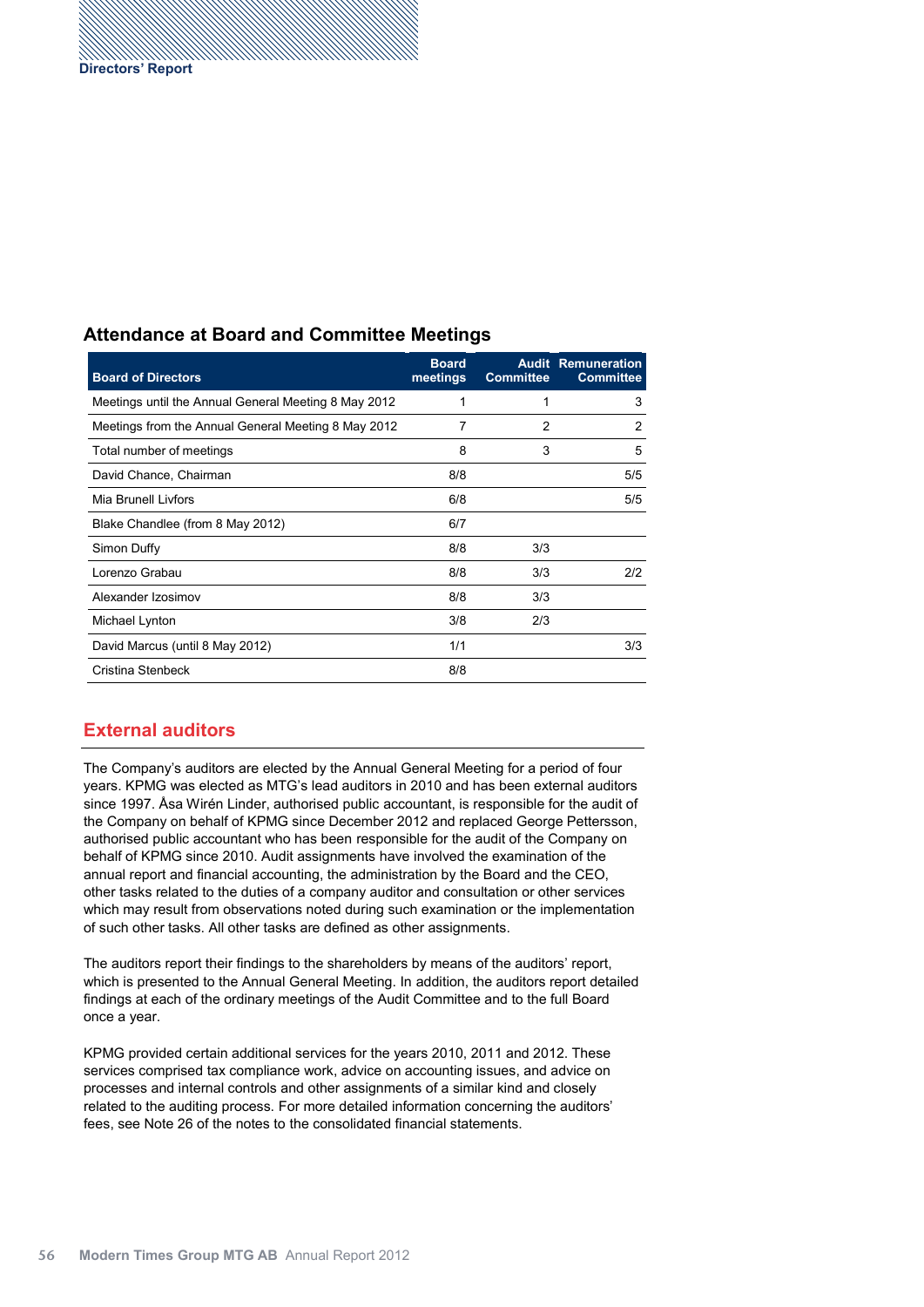**Pre-approval policies and procedures for non-audit related services** In order to ensure the auditor's independence, the Audit Committee has established pre-approval policies and procedures for non-audit related services to be performed by the external auditor. The policy was approved in June 2012 by the Audit Committee of MTG. None of the above services were such that they needed approval by the Audit Committee.

#### **Executive Management**

MTG's Executive Management comprises the Chief Executive Officer (CEO), the Chief Financial Officer (CFO), and Executive Vice Presidents ((EVP). Biographical information on each executive is provided on pages 63-66 of this report.

**Chief Executive Officer** The CEO is responsible for the ongoing management of the Company in accordance with the guidelines and instructions established by the Board.

The CEO and the Executive Management team, supported by the various employee functions, are responsible for the adherence to the Group's overall strategy, financial and business control, financing, capital structure, risk management and acquisitions. Among other tasks, this includes preparation of financial reports and communication with the stock market and other issues. The Company guidelines and policies issued include financial control, communication, brands, business ethics and personnel policies.

There is an operational board for each of the segments. The Chief Executive Officer chairs the operational board meetings, which are attended by the Executive Management of the relevant business segments and the Chief Financial Officer and other Executive Vice Presidents.

**Executive remuneration** The current guiding principles for executive remuneration and the proposals for 2013 are described under the heading Executive Remuneration on pages 42-44.

The remuneration paid to the Group's Executive Management, as well as information about the beneficial ownership of the Company shares and other financial instruments are set out in Note 25 to the Accounts of this report.

**Share based long-term incentive plans** The Group has three outstanding share based long-term incentive programmes, decided upon in 2010, 2011 and 2012. For information about these programmes, see Note 25 to the Accounts of this report and the MTG website at www.mtg.se.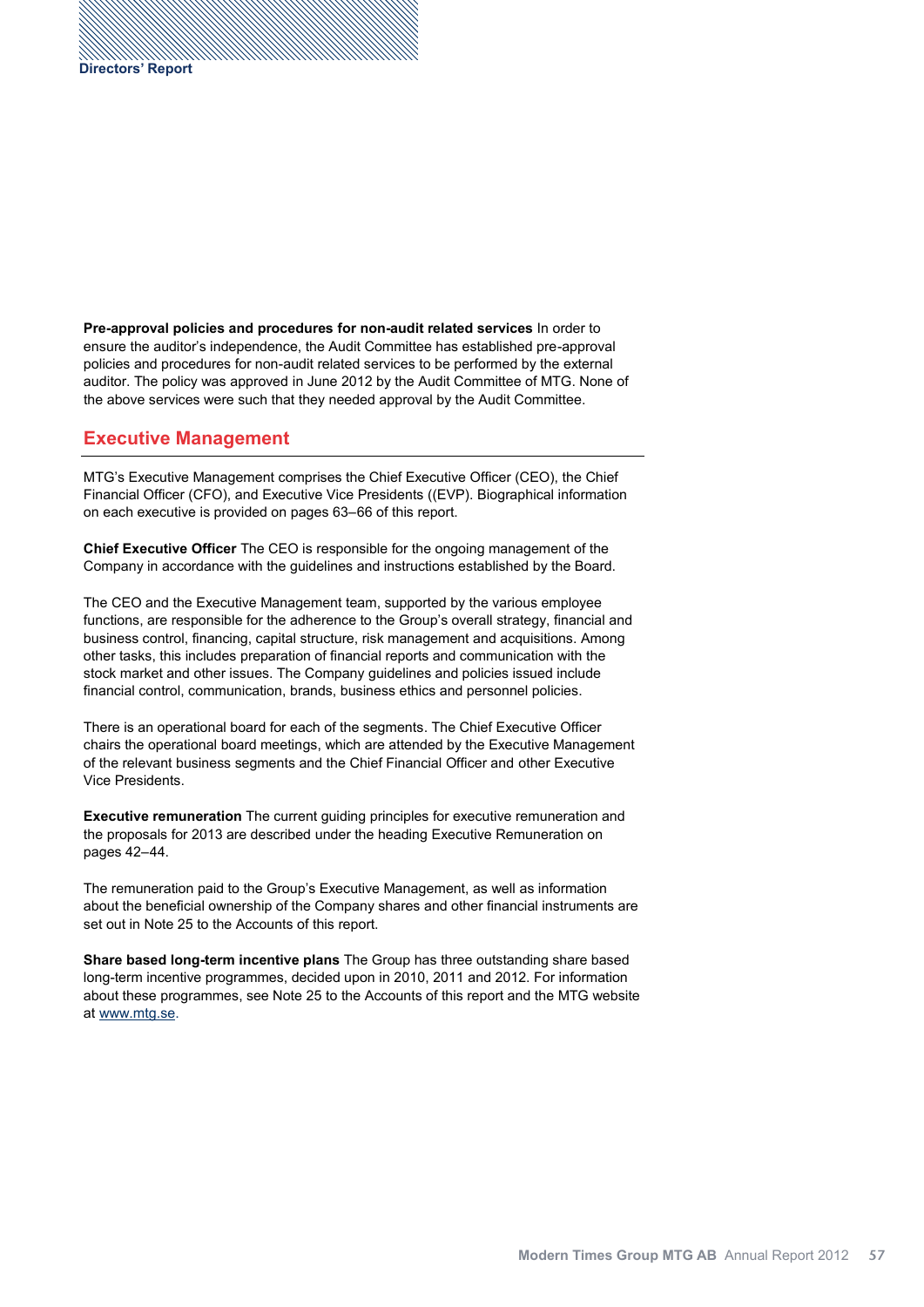### **Internal control report**

The processes for internal control, risk assessment, control activities, information and communication, and monitoring regarding the financial reporting are designed to ensure reliable overall financial reporting and external financial statements in accordance with International Financial Reporting Standards, applicable laws and regulations and other requirements for listed companies on Nasdaq OMX Stockholm. This process involves the Board, Executive Management and personnel.

**Control environment** The Board has specified a set of instructions and working plans regarding the roles and responsibilities of the Chief Executive Officer and the Board committees. The Board also has a number of established basic guidelines, which are important for its work on internal control activities. This includes monitoring performance against plans and prior years. The Audit Committee assists the Board in overseeing various issues such as monitoring internal audit and establishing accounting principles applied by the Group.

The responsibility for maintaining an effective control environment and internal control over financial reporting is delegated to the Chief Executive Officer. Other Executive Managers at various levels have respective responsibilities. The Executive Management regularly reports to the Board according to established routines and in addition to the Audit Committee's reports. Defined responsibilities, instructions, guidelines, manuals and policies together with laws and regulations form the control environment. All employees are accountable for compliance with these guidelines.

**Risk assessment and control activities** The Company has prepared a model for assessing risks in all segments in which a number of items are identified and analyzed. These risks are reviewed regularly by the Board of Directors and by the Audit Committee, and include both the risk of losing assets as well as irregularities and fraud. The process involves all Group companies, segments and business units. Overall coordination is done centrally by the Group's Risk Management staff function. In addition to that a Risk Committee has been established comprising Group top management representatives. The purpose is to provide a group-wide overview and a basis for decision-making regarding risk management. Risk management is performed through an appropriate balance between preventive and risk-reducing measures. The most important segments are compliance with the broadcasting regulations, control and follow-up on penetration, share of viewing and listeners, broadcasting continuity and the development of advertising markets. The respective managers are in charge of risk management in the Group's companies, segments and business units. The responsibility encompasses the day-to-day work focused on operational and other relevant risks, and on leading risk management activities in their own areas of responsibility. The managers are supported by central Group resources.

**Information and communication** Guidelines and manuals used in the Company's financial reporting are communicated to the employees concerned. There are formal as well as informal information channels to the Executive Management and to the Board of Directors for information from the employees identified as significant. Guidelines for external communication ensure that the Company applies the highest standards for providing accurate information to the financial market.